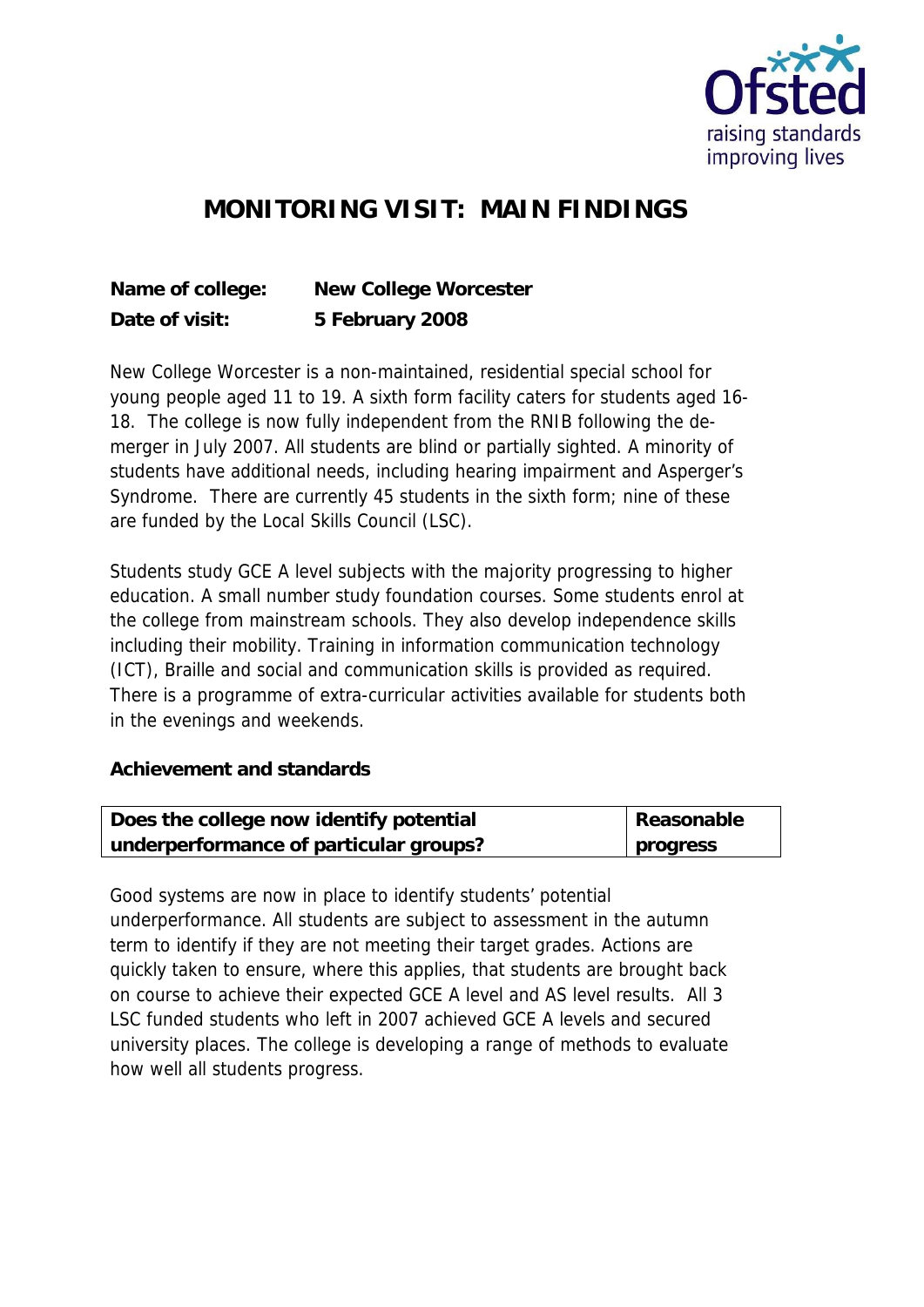

## **Quality of provision**

| Are learning targets now shared regularly, reviewed  | Significant |
|------------------------------------------------------|-------------|
| and progress recorded across all areas of provision? | progress    |

Students are fully involved in setting learning targets at their annual reviews. These are regularly reviewed regularly and progress recorded each academic term by form tutors. The progressive programme of independent living skills is not yet fully embedded within the residential setting. However, residential staff provide supporting evidence of progress and are helping to develop specific practical independence skills in response to the students' individual wishes and ambitions. Communication between the residential and education parts of the college has improved significantly with regular contact and joint work. This has improved the setting of individual learning targets in relation to students' personal development, independence, study skills and the recording of progress.

| How effective are transition arrangements for | Significant |
|-----------------------------------------------|-------------|
| students?                                     | progress    |

There is very effective support provided to individuals to ensure transition from mainstream provision into the college is as smooth as possible. Long term goals are established during the students' initial assessment and transition planning is included effectively within annual reviews. More focus is given to possible further education or work placements for appropriate students. The college and Connexions service provide good support and guidance. Links with other further education providers have been strengthened to provide alternative progression routes for those students not moving on to higher education.

## **Leadership and management**

| Are quality assurance processes now firmly | Reasonable |
|--------------------------------------------|------------|
| established?                               | progress   |

Quality assurance processes have improved and good progress has been made in the development of the college's lesson observation process. Lesson observations contain useful evaluations and areas for improvement focused clearly on learner progress. The college has developed a quality 'cycle of